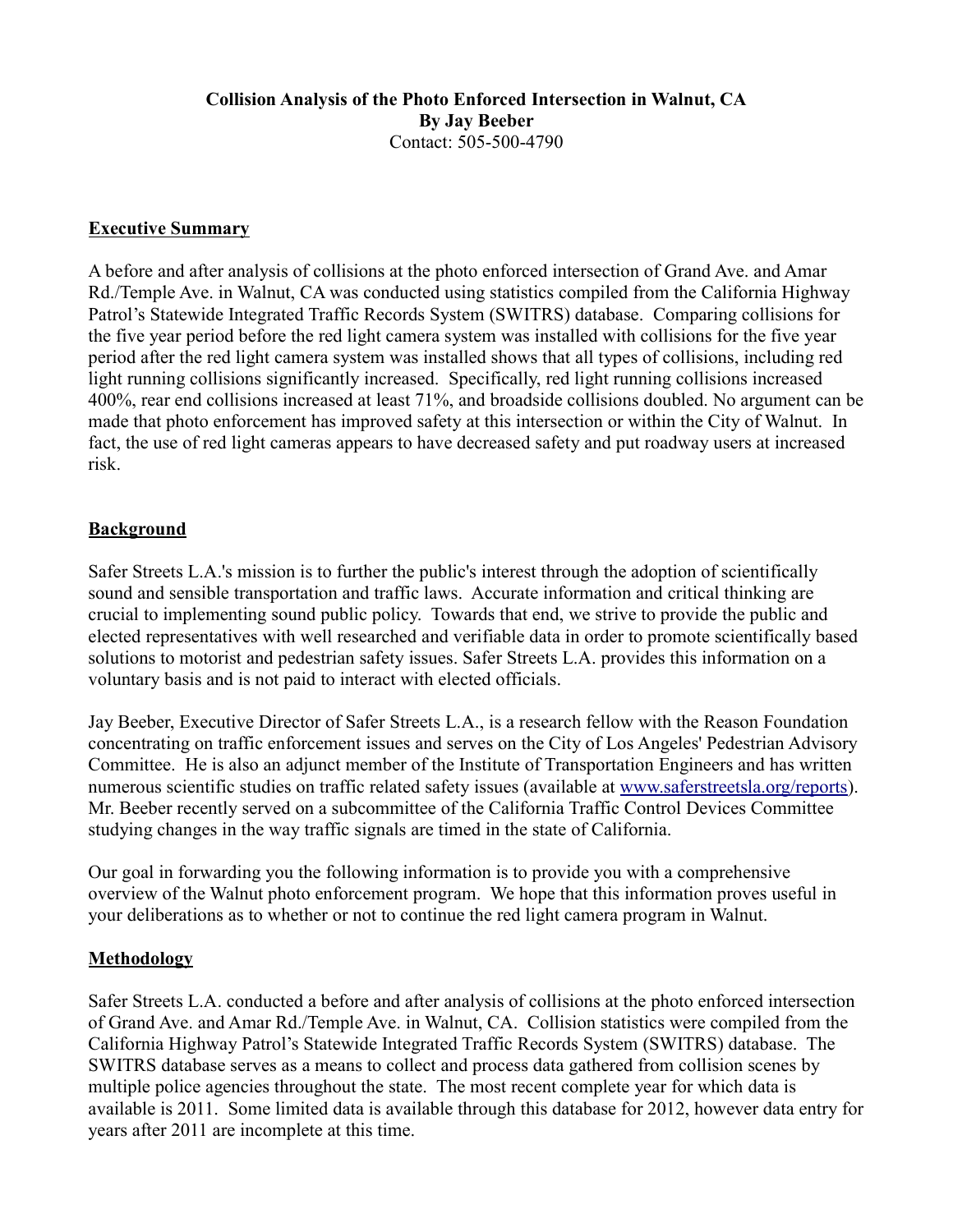#### Study Period

Photo enforcement "went live" in the beginning of January, 2007. Since the SWITRS database provides complete information through the end of calendar year 2011, we were able to compile five full years of collision data after the red light camera system began operation. For consistency, we therefore chose a similar five year period prior to the installation of the cameras for comparison. The study encompasses the following "before" and "after" time periods for comparison: Before Period = 2002 - 2006; After Period = 2007 - 2011.

#### Location

The red light camera enforcement system is located at the intersection of Grand Avenue with Amar Road and Temple Avenue. East of the north/south roadway of Grand Avenue the intersecting roadway is designated as Temple Avenue, while west of Grand Ave. the intersecting roadway is designated as Amar Road. Although only two of the four roadway approaches to the intersection are enforced with red light cameras, all four approaches have signs warning of the presence of photo enforcement. Experience has shown that drivers who are aware of the presence of photo enforcement at a particular intersection will rarely recognize that not all approaches are being enforced or which specific approaches are equipped with cameras. Therefore, if the presence of a red light camera system has an effect on driver behavior, it will have that effect regardless of whether the direction the motorist is approaching from is enforced or not.

When compiling data from the SWITRS database, it is therefore necessary to include data from collisions designated as occurring at the intersection of Grand Avenue and Amar Road and collisions designated as occurring at the intersection of Grand Avenue and Temple Avenue. Failure to include data from collisions on both roadways will result in incomplete and inaccurate results. Data was also collected citywide for comparison purposes as noted below.

## Types of Collisions

The proper criteria for the evaluation of the effectiveness of red light camera systems is whether collisions caused by red light running have increased, decreased, or remained the same. Red light running related collisions are those where the primary collision factor (PCF) is listed in the SWITRS database as a violation of CVC 21453 (running a red light). However, in some studies of this type, the category of "broadside collisions" is mistakenly used for the analysis. Since not all broadside collisions are caused by a red light violation and not all red light violations result in a broadside collision, using the general category of broadside collisions rather than the more specific category of collisions caused by red light running will provide erroneous results. This study evaluates the effectiveness of Walnut's photo enforcement program using the more accurate analysis of collisions caused by red light running (PCF = violation of CVC 21453). However, since the staff report provided for the City Council meeting on January 8th evaluated broadside collisions, data on those types of crashes were also evaluated.

A comparison of the increase or decrease in rear end collisions before and after implementation of photo enforcement may also be instructive as to the effect that red light cameras have on intersection safety. Most studies of the impact of red light cameras have shown an increase in rear end collisions as motorists overreact to the presence of the cameras by slamming on their brakes in order to avoid a citation, even though they could have safely continued into the intersection prior to the signal turning red. It is, however, often difficult to determine whether a rear end collision was caused by the presence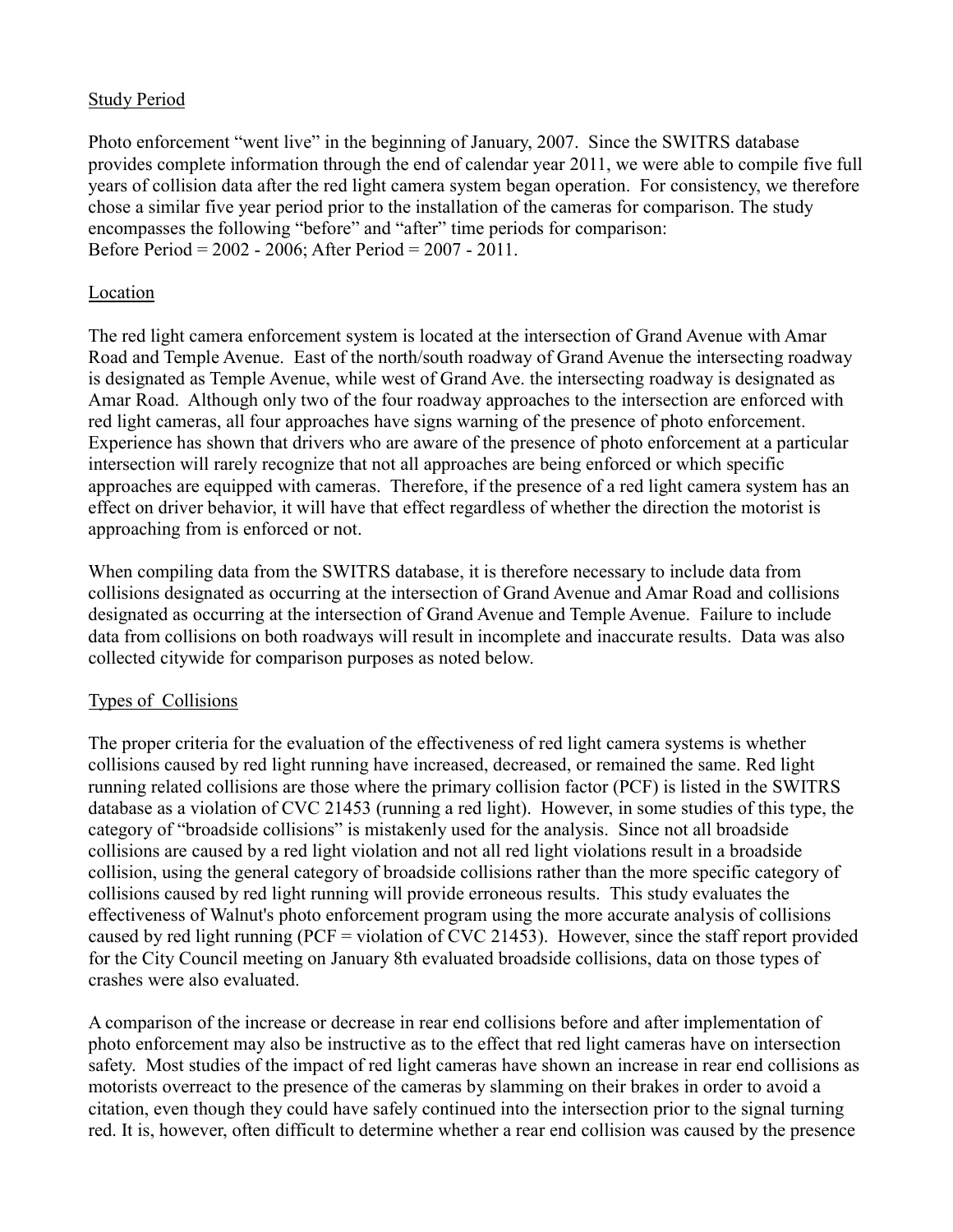of camera enforcement. Therefore, it is most instructive to review rear end collision occurring nearest the intersection rather than collisions occurring hundreds of feet away. This study evaluated the effect that the threat of photo enforcement may have had on rear end collisions using two criteria, rear end collisions occurring within 75 feet of the intersection and rear end collisions occurring within 100 feet of the intersection as the effect of red light camera enforcement should be limited to these distances.

Studies of red light camera intersections may also include an analysis of all collisions occurring at or near the intersection. This type of evaluation provides little information as to the effect of red light cameras on intersection safety as many types of collisions within the database have no relation to the presence or absence of red light cameras. However, for completeness, we include an analysis of all collisions occurring at various distances from the subject intersection.

# **Results**

The results of the analysis are shown in Table 1 below. A detailed discussion follows.

| Grand Ave. at Amar Rd./Temple Ave.<br>City of Walnut, CA |                                                     |                                                       |                                                        |                                                      |                                                   |                                |                                 |                                                |                                                                 |                               |
|----------------------------------------------------------|-----------------------------------------------------|-------------------------------------------------------|--------------------------------------------------------|------------------------------------------------------|---------------------------------------------------|--------------------------------|---------------------------------|------------------------------------------------|-----------------------------------------------------------------|-------------------------------|
|                                                          | <b>RLR Collisions</b><br>(Violation of<br>VC 21453) | Rear End<br>Collisions<br>w/in 75' of<br>Intersection | Rear End<br>Collisions w/in<br>100' of<br>Intersection | <b>Broadside</b><br>Collisions<br>at Any<br>Distance | <b>Broadside</b><br>Collisions in<br>Intersection | All<br>Collisions<br>w/in 500' | All<br>Collisions<br>w/in 1000' | All<br>Collisions<br>at Any<br><b>Distance</b> | <b>RLR Collisions</b><br>(Violation of<br>VC 21453)<br>Citvwide | All<br>Collisions<br>Citywide |
| 2002 - 2006                                              |                                                     | 24                                                    | 24                                                     | 14                                                   |                                                   | 65                             | 75                              | 79                                             | 77                                                              | 1083                          |
| 2007 - 2011                                              | 5                                                   | 41                                                    | 43                                                     | 16                                                   |                                                   | 77                             | 92                              | 93                                             | 78                                                              | 1174                          |
| % Increase                                               | 400.00%                                             | 70.83%                                                | 79.17%                                                 | 14.29%                                               | 100.00%                                           | 18.46%                         | 22.67%                          | 17.72%                                         | 1.30%                                                           | 8.40%                         |

# Red Light Running Related Collisions

The data show that in the five year period prior to installation of the red light camera system there was only one red light running collision at the subject intersection. In contrast, during the five year period after installation of the red light camera system there were a total of five red light running collisions, an increase of 400%. By comparison, during the same ten year period, red light running collisions at all intersections throughout the city remained constant. It is unclear as to why this intersection was chosen for red light camera enforcement as there was no red light running collision problem occurring at this location prior to implementation of photo enforcement. In fact, a review of the database confirms that the one RLR collision which occurred in the five year period before camera installation resulted in only a minor "complaint of pain" injury with no visible injuries.

# Rear End Collisions

In the five year period prior to installation of the red light camera system there were a total of 24 rear end collisions within 75 feet of the subject intersection. In contrast, during the five year period after installation of the red light camera system there were a total of 41 rear end collisions within 75 feet, an increase of 71%. Similarly, in the five year period prior to installation of the red light camera system there were a total of 24 rear end collisions within 100 feet of the subject intersection. In contrast, during the five year period after installation of the red light camera system there were a total of 43 rear end collisions within 100 feet, an increase of 79%. Prior to installation of the red light camera system in 2007, this intersection was experiencing a relatively high rate of rear end collisions. The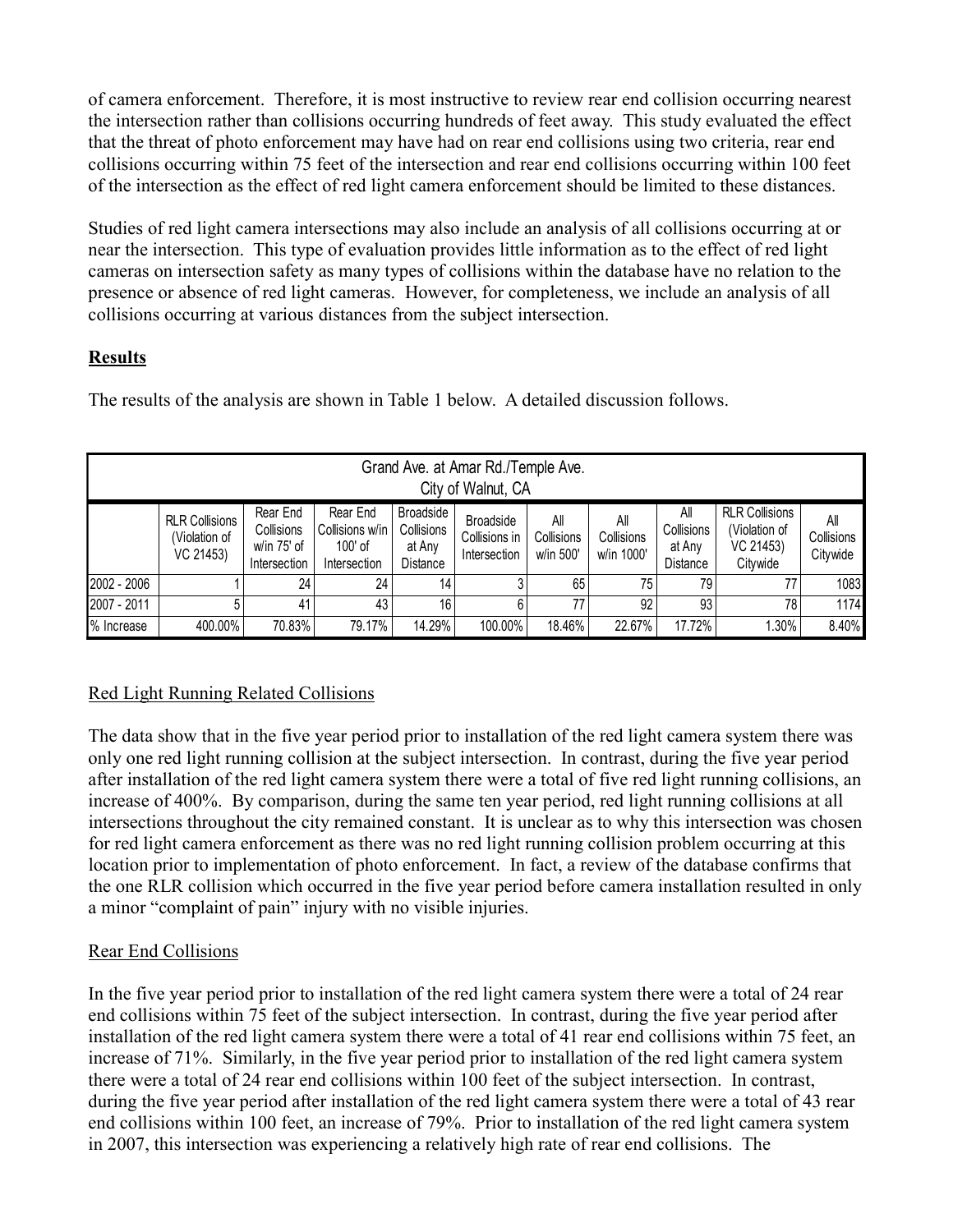implementation of photo enforcement appears to have exacerbated that problem. As a result, red light camera enforcement likely decreased safety at this location putting a greater number of citizens at risk.

## Broadside Collisions

As stated earlier, analysis of broadside collisions is a less accurate measurement of the effects of red light camera enforcement. However, an analysis of these types of collisions shows similar results to the analysis of red light running collisions. In the five year period prior to installation of the red light camera system there were a total of 3 broadside collisions which occurred within the subject intersection. In contrast, during the five year period after installation of the red light camera system the number of broadside collisions which occurred within the subject intersection doubled to a total of 6.

# All Collisions

To provide a complete picture of the collision history of the subject intersection, we include an analysis of all collisions which occurred during the ten year study period. As with the other categories of collisions detailed above, collisions of all types increased in the period after the red light cameras were installed. The change in collisions ranged from approximately 18% to 23% depending on the distance from the intersection chosen for analysis. By comparison, during the same time period, all collisions in Walnut increased approximately 8½%. The greater increase in all collisions at the red light camera intersection compared to the city as a whole is likely due to the increase in rear end collisions at the red light camera intersection caused by the presence of photo enforcement.

# Additional Analysis

The SWITRS database also provides additional information about collisions at the subject intersection:

- There have been no fatalities at the subject intersection going back to at least the year 2000.
- There have been no collisions involving a pedestrian at the subject intersection going back to at least the year 2000.
- Since 2000, there were 2 collisions involving bicyclists, both occurring after installation of the camera system. Neither involved a red light violation. In one instance the bicyclist was deemed at fault; in the other, fault was undetermined.
- Only 1 severe injury occurred 68 ft west of the subject intersection (in 2008, after installation of the cameras) due to unsafe speed, not red light running.
- 96% of the collisions which occurred at the subject intersection resulted in little or no injury (either complaint of pain only or property damage only).
- All collisions which occurred at the subject intersection due to a red light violation resulted in little or no injury (1 complaint of pain only, 5 property damage only)

# **Conclusions**

Based on an analysis of collisions at the photo enforced intersection of Grand Ave. and Amar Rd/ Temple Ave. in Walnut, it cannot be asserted that red light cameras have improved safety for the city. All types of collisions, including red light running collisions increased significantly after installation of the cameras. In addition, red light running collisions throughout the city remained at a relatively constant level suggesting that the presence of the cameras had no beneficial "spillover" effect at other locations. Although the city is issuing approximately 5500 tickets per year at this one location costing the local economy as much as \$3 million annually, no safety benefit has been seen. In contrast, safety appears to have been decreased due to the installation of the camera system.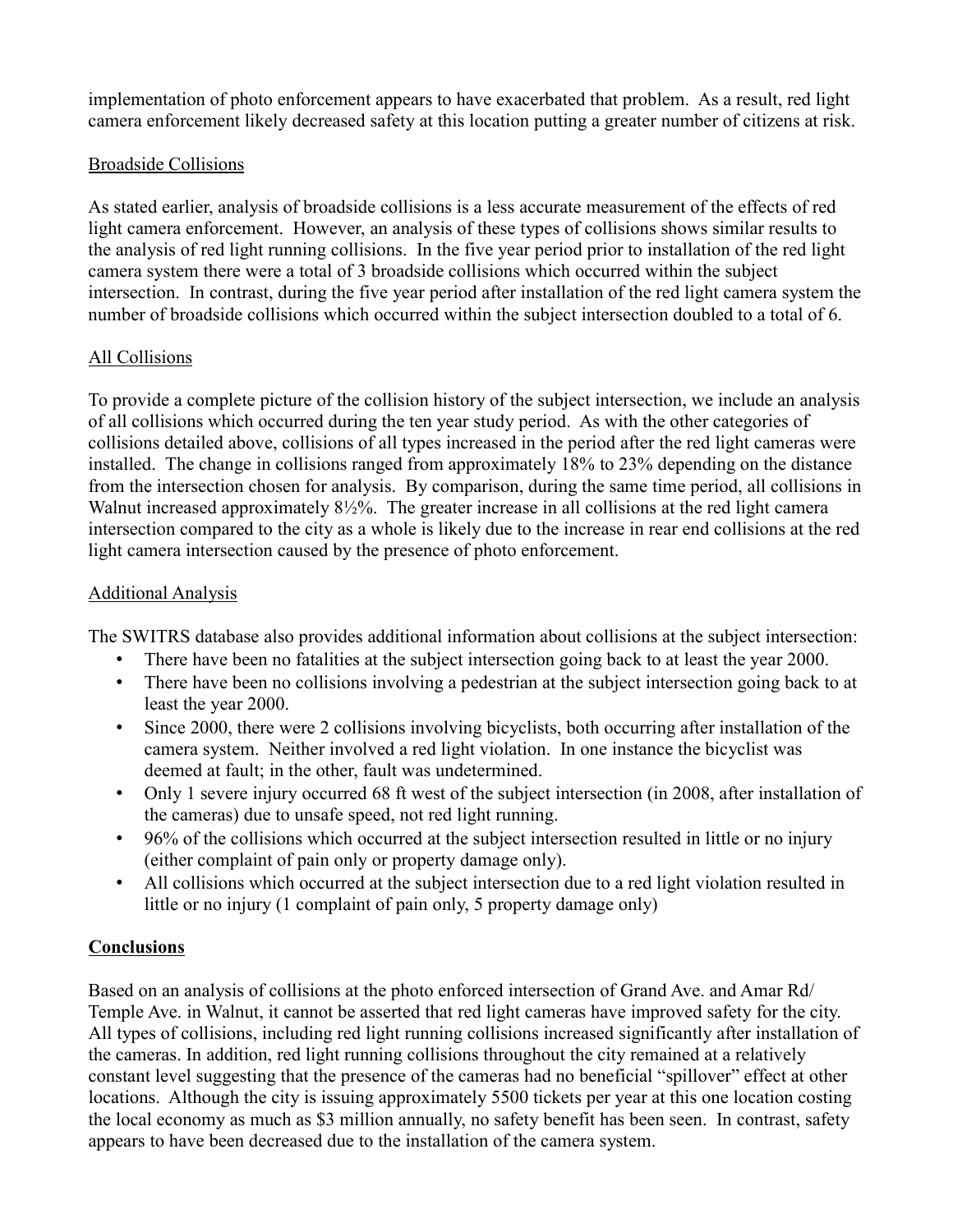#### **Appendix A Evaluation of Staff Report RE: Photo Enforcement Program**

This report is in response to the Staff Report dated January 8,2013 prepared by Rosalea Layman, Senior Management Analyst regarding the City of Walnut's Photo Enforcement Program.

Sheriff's Department and City Staff continue to promote the City of Walnut's Photo Enforcement Program regardless of the fact that collisions in all categories have increased at the photo enforced location and there are more effective and less costly solutions available to improve safety at signalized intersections. Specifically, the Staff Report makes certain claims and proffers conclusions about the Photo Enforcement Program that are highly questionable and/or unsupportable.

In this response, we follow the format of the Staff Report. Text from the report appears in bold italics. Our response follows.

## **Safety Review**

## *The mission and focus of the Photo Enforcement Program is to improve vehicular and pedestrian safety, while improving traffic flow at the intersection at Grand Avenue/Amar Road.*

Vehicular safety has decreased since implementation of the Photo Enforcement Program. As the above report shows, all categories of collisions have seen substantial increases. Further, no study has ever claimed or shown that the implementation of photo enforcement can or has improved traffic flow. On the contrary, traffic flow is impeded as more motorists overreact to the presence of the cameras and come to an abrupt stop even when they could safely continue into the intersection prior to the onset of the red signal.

## *Based on discussions with the Sheriff's Department, Staff believes that the Photo Enforcement Program provides for more efficient traffic flow at the intersection,*

As explained above, the presence of red light cameras tends to decrease traffic flow.

## *and assists by alleviating deputies from having to spend additional patrol hours at this key intersection.*

The intersection in question did not have a red light running collision problem prior to implementation of photo enforcement. It is therefore unnecessary for deputies to spend additional patrol hours at this location enforcing red light violations.

# *If the City were to remove the cameras, the Sheriff's Department believes an increase in police service levels would be needed, which would amount to an additional cost of \$260,659 per year.*

You can't compare the cost of a highly trained police officer with a red-light camera. Police officers on patrol perform many public safety functions, not only in terms of traffic safety but in terms of other crime reduction and prevention as well. The two are not equal and you can't compare the costs of each in this manner. The benefits of the presence of a live police officer far exceed any benefit from red light camera enforcement.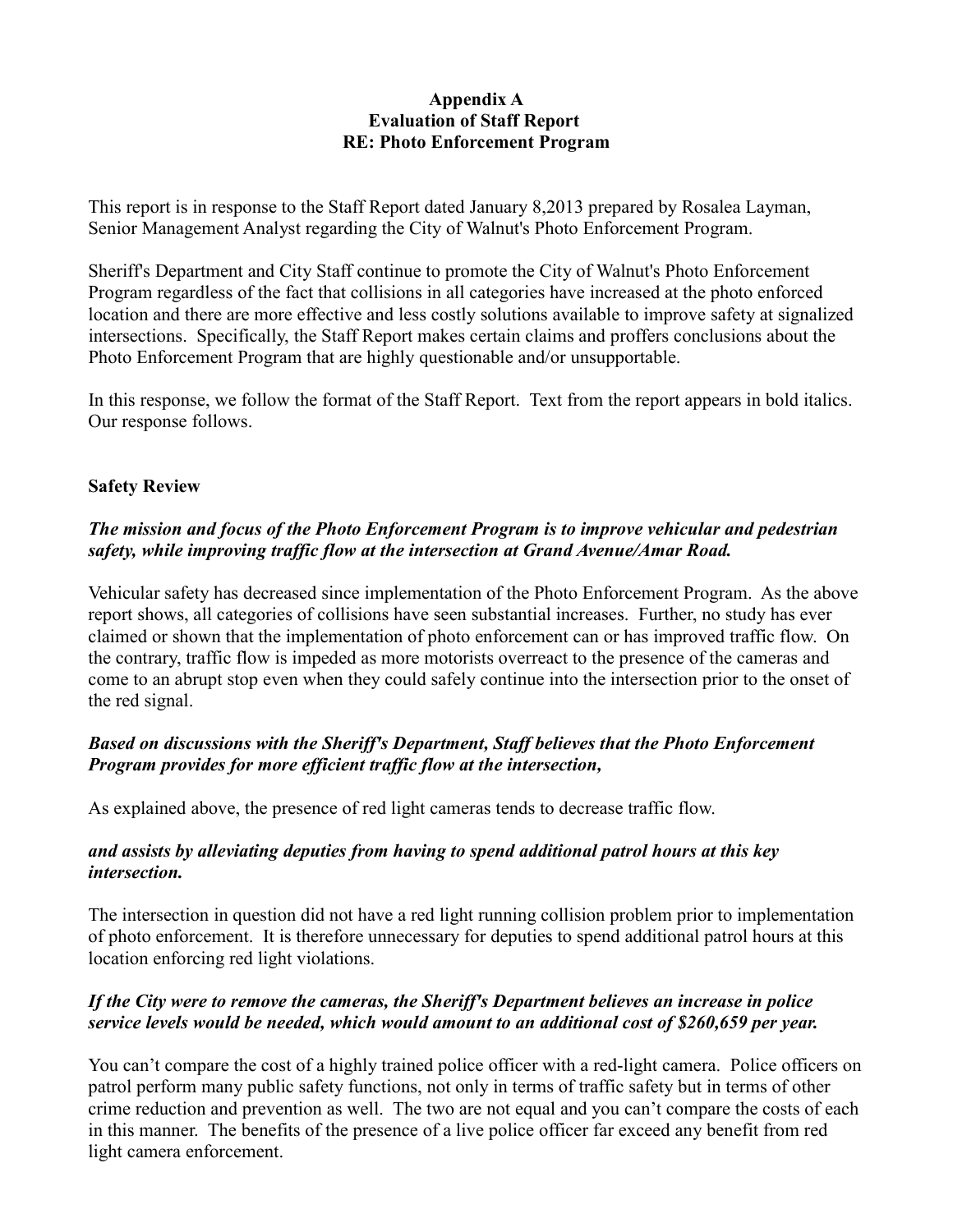## *They also believe there would be an increase in congestion within the intersection which would impede traffic flow in all directions.*

This claim is pure speculation and not backed by any evidence whatsoever. In fact, where red light cameras have been removed in approximately 60 jurisdictions throughout the state, no "increase in congestion" has been seen or claimed. In short, the presence of red light cameras may contribute to some additional congestion due to additional unnecessary stopping. Their removal would likely improve traffic flow, not impede it.

# *The Sheriff's Department has also indicated that the cameras have been a great tool in helping to identify suspects and vehicles wanted in non-traffic related crimes.*

No evidence of this claim is presented. Further, it should be noted that state law prohibits the use of photos and video collected by red light camera systems from being used for any purpose other than prosecution of a red light violation [CVC 21455.5 (f) (1)]. Additionally, if this type of tool is desired, numerous traffic camera systems exist that can monitor intersections 24/7 for the purposes of identifying suspects and vehicles wanted in non-traffic related crimes and for other purposes. These systems can be employed at multiple intersections throughout Walnut at a far lower overall cost to the citizens of the city than the costs associated with the Photo Enforcement Program.

# *They have also indicated that due to the size and amount of traffic flow in the intersection, it is a very difficult intersection to conduct directed enforcement action near and around the vicinity.*

This intersection is no different than many other intersections in the City of Walnut which do not have red light cameras. Police are apparently quite capable of enforcing the law at those intersections and this particular intersection should pose no greater difficulty than others of a similar type.

## *Overall, the Walnut Station Captain strongly supports the continuation of the program as an effective public safety tool to maintain vehicular and pedestrian safety at the Grand/Amar intersection.*

With all due respect to the Walnut Station Captain, no objective evidence exists to show that the Photo Enforcement Program is an effective public safety tool. His support for the program is misguided.

# **Traffic Engineer Review**

# *Photo Enforcement Programs will typically cause an increase in rear-end type collisions and cause a decrease in broadside type collisions.*

Based on our independent review of ten years of collision statistics, both rear-end and broadside collisions increased at the subject intersection.

*Broadside type accidents are considered to be more severe than rear-end type accidents because broadside accidents have a greater probability of the motorists sustaining injuries as well as increased property damage costs.*

Comparing the 5 years before and after installation of the cameras, rear-end and broadside collisions **both** increased at the subject intersection.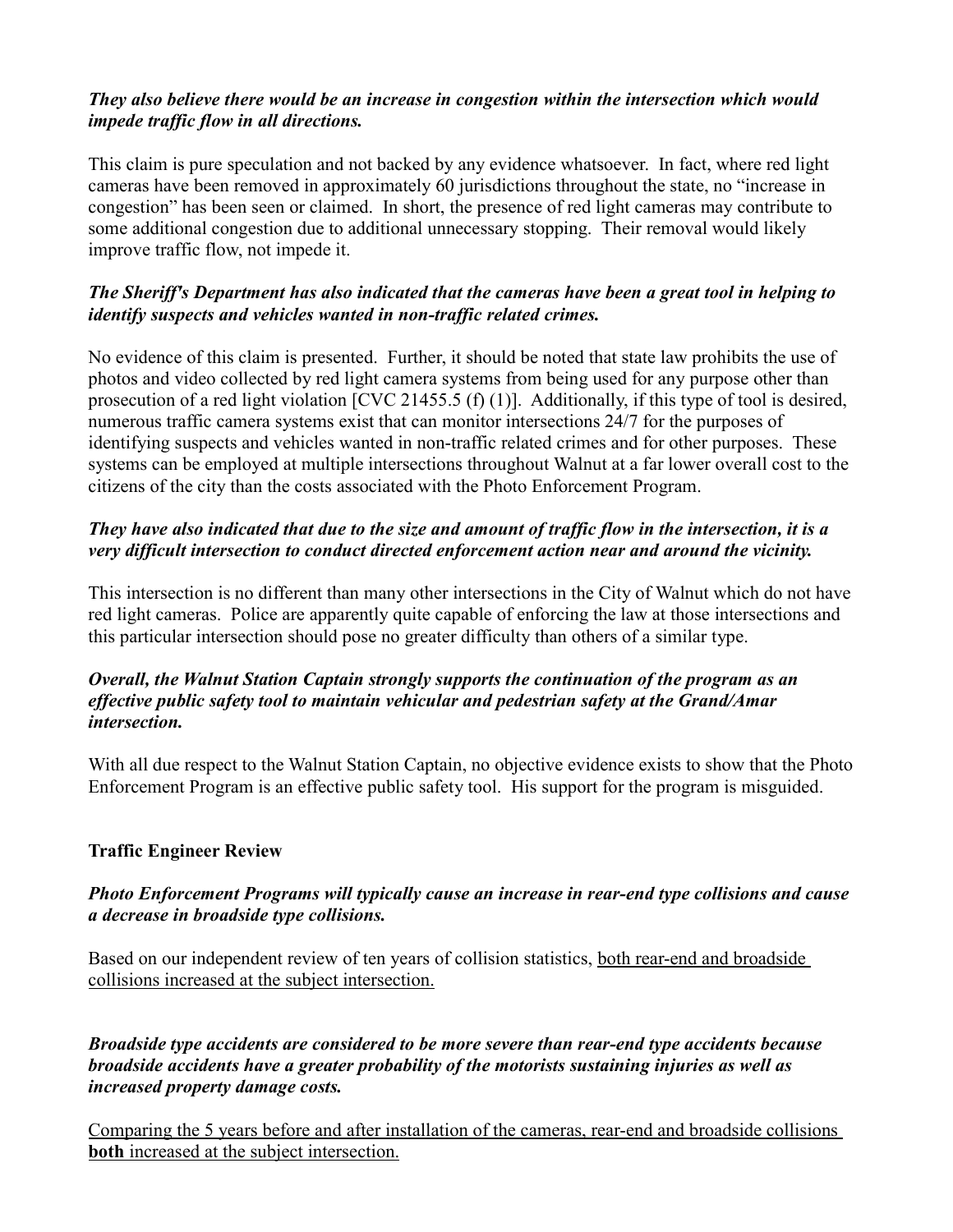*For the seven (7) years leading up to the installation of the City's Photo Enforcement Program, there were an average of 5.7 rear-end type accidents per year and an average of 1.4 broadside type accidents per year. After the installation of the City's Photo Enforcement Program, the average for rear-end type accidents increased to 8.7 accidents per year and the average for the broadside type accidents decreased to 1.1 per year.*

It is important to reiterate here that as explained in the report above, analysis of broadside collisions is not the proper way to evaluate the effectiveness of a red light camera program since not all broadside collisions are caused by a red light violation and not all red light violations result in a broadside collision. Regardless, we conducted an analysis of the above claims using the collision data provided in the Staff Report. As will be shown, the data analysis is incorrect and the claimed results are misleading.

Broadside Collisions - For the seven years leading up to the installation of the City's Photo Enforcement Program there was actually an average of 1.29 broadside collisions per year, not 1.4 (9 collisions / 7 years). After the installation of the City's Photo Enforcement Program, the average for broadside collisions was 1.16 (8 collisions / 6.875 years) (2013 data only provided through Nov.  $15<sup>th</sup>$ ). This represents a difference of 1 broadside collision for the entire 7 year period and an average difference of only 0.12 broadside collision per year. The difference is so tiny as to be statistically insignificant.

Rear End Collisions - For the seven years leading up to the installation of the City's Photo Enforcement Program there was an average of 5.71 rear end collisions per year as correctly noted in the Staff Report (40 collisions / 7 years). After the installation of the City's Photo Enforcement Program, the number of rear end collisions increased significantly to an average of 8.87 per year (61 collisions / 6.875 years) (2013 data only provided through Nov.  $15<sup>th</sup>$ ). This represents an increase of 21 rear end collisions for the total 7 year period and an average increase of 3.16 rear end collisions per year.

## **Using the data in the Staff Report, the city traded 1 broadside collision for 21 rear end collisions.**

We also compared the number of injuries associated with each type of collision referenced in this section. At the subject intersection, there were a total of 110 rear end collisions listed in the SWITRS database resulting in 37 injuries. This represents an injury rate of 0.33 per collision. In comparison, there were a total of 35 broadside collisions listed in the SWITRS database resulting in 15 injuries. This represents an injury rate of 0.42 per collision. Using these injury rates and number of each type of collision which occurred at the subject intersection before and after installation of the cameras, we can calculate a total increase of 3.55 injuries due to the installation of the City's Photo Enforcement Program.

## **Using any reasonable criteria, there was clearly an increase in collisions and injuries and a decrease in safety at the photo enforced intersection.**

*Soon after the implementation of the Photo Enforcement Program, the City completed comprehensive improvements to the intersection including the construction of additional thru lanes and left-turn lanes as well as the installation of dedicated right-turn lanes. ...The motorists were no longer forced to wait through two (2) and three (3) cycles to negotiate the intersection; they were past the intersection on the first cycle. This improved efficiency increased the overall speed of the vehicles entering and exiting the intersection. This factor is the most likely scenario to explain the increase in rear-end type collisions rather than the implementation of the Photo Enforcement Program.*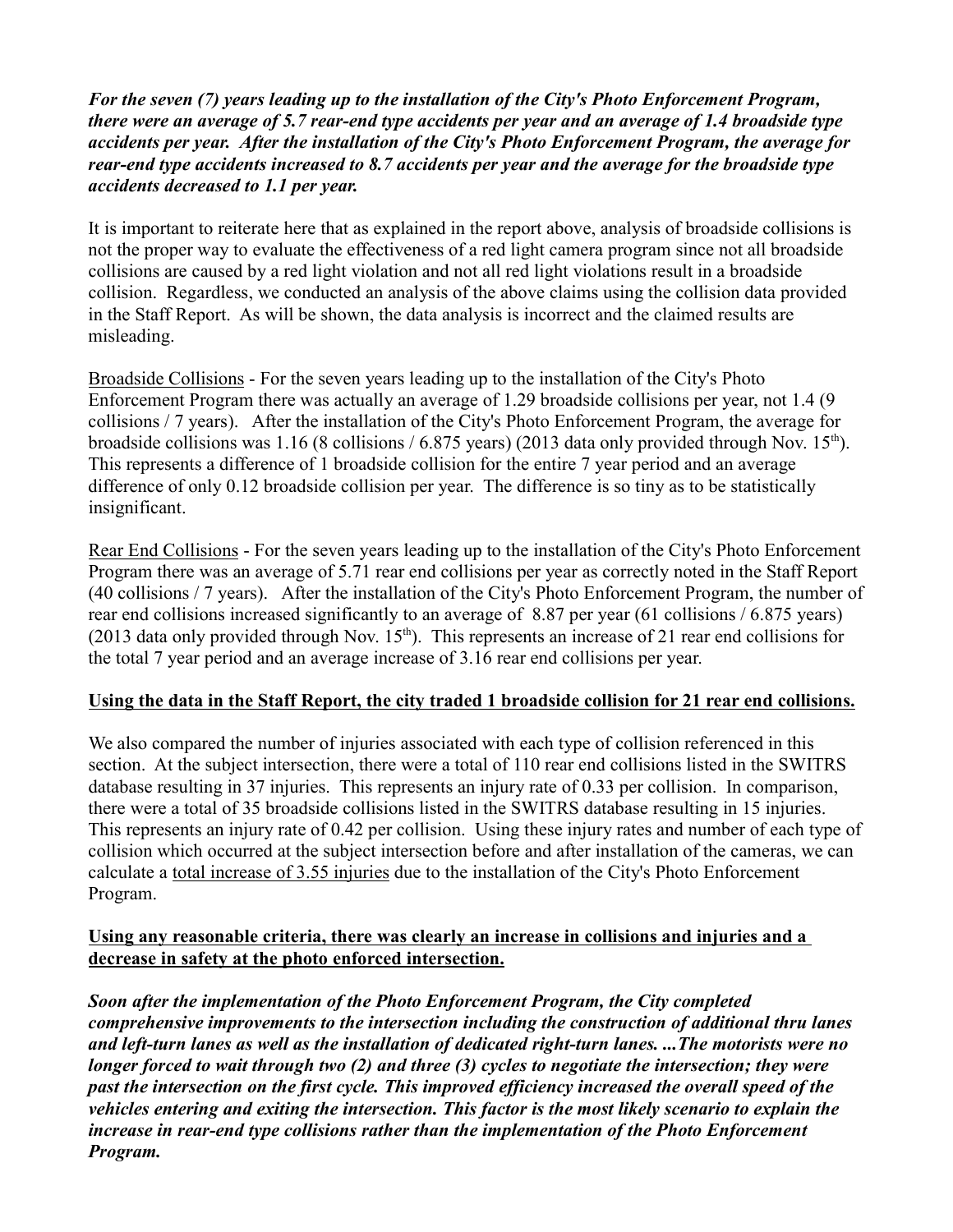The above claim is pure speculation and is contrary to what would be expected with increased traffic flow. If motorists were not stopped in a cue at the intersection, there would be less chance for rear end collisions to occur. The claim that engineering improvements to the intersection resulted in an increase in rear end collisions sounds suspiciously like an attempt by self interested parties to deflect blame away from the red light camera program for an increase in rear end collisions which is often experienced after implementation of photo enforcement. If however, the above claim is true, then the City of Walnut has now opened itself up to litigation for the increase in collisions.

#### *It should be noted that the broadside type accidents decreased in frequency after the completion of the intersection improvements, even though the traffic flows and the overall speeds increased. This improvement in the frequency of the broadside collisions can be directly attributable to the installation of the Photo Enforcement Program.*

Staff conveniently blames the intersection improvements for any increase in rear end collisions while crediting the Photo Enforcement Program for the supposed decrease in broadside collisions. This claim is both speculative and self serving. Not only has Staff used an incorrect criteria for evaluating the effect of the cameras (evaluating numbers of broadside collisions rather than red light running collisions) but their own data shows a decrease in broadside collision so small as to be statistically insignificant. Therefore, any claims as to an improvement in safety due to the Photo Enforcement Program are completely unsupportable based on the data supplied in the Staff Report and in the SWITRS database.

# **FISCAL IMPACT:**

## *The annual cost to operate the City's Photo Enforcement Program is \$141,116. \$140,016 is the annual cost to RedFlex and \$1,100.00 is provided for annual training for the LET. The LET position is charged to the COPS Grant and does not come from General Fund sources.*

While we cannot evaluate the accuracy of the above numbers, it is important to note that even if the LET position is charged to the COPS Grant, these are still funds that are being expended to run the Photo Enforcement Program. As such they must be included in the cost of the program. If the LET no longer performed duties related to the Photo Enforcement Program, either the LET would be available to perform other public safety duties or the funds would be available for other purposes.

## *Staff has ...concluded our annual revenue from the program, after all expenditures have been accounted for, to be approximately \$130,000.*

The duties of the LET related to the Photo Enforcement Program are not free and must be accounted for. Although the Staff Report does not indicate the amount of funds from the COPS Grant used to pay for the LET position, that amount would reduce the revenue amount estimated above perhaps by at least half. Regardless, the \$130,000 in estimated revenue represents less than 1% of the city's total annual revenue.

## *While the program is intended to provide for a safer intersection for the Walnut community, if the program is eliminated, the City would realize a loss of associated revenue, in addition to potential increase cost for additional patrol deployment of \$260,659 per year.*

The Staff report does not explain how the additional cost of \$260,659 per year for "additional patrol deployment" has been arrived at, but clearly this claim is unsupportable. To incur this additional yearly